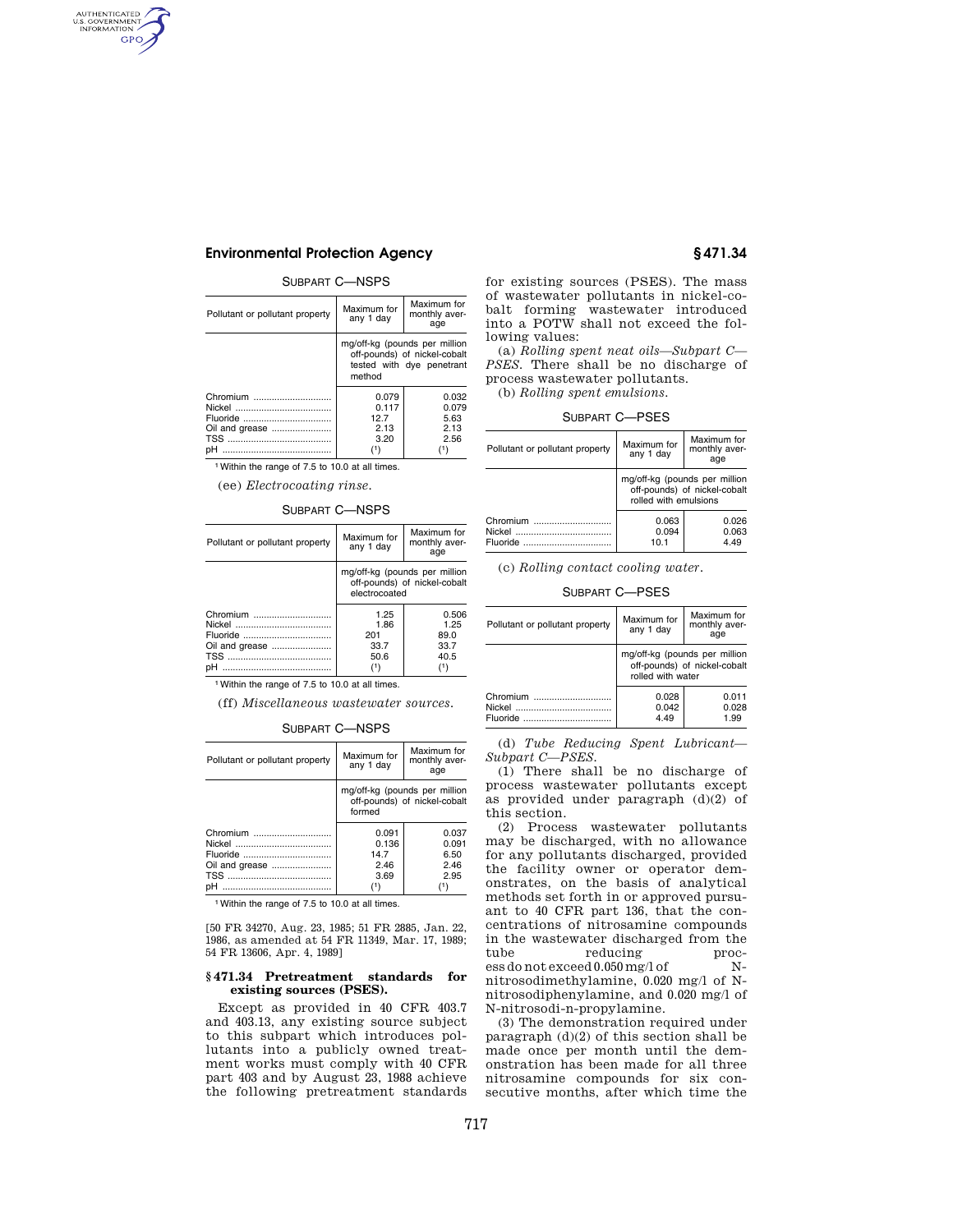demonstration may be made once per quarter. If a sample is found to contain any of the foregoing nitrosamine compounds at concentrations greater than those specified in paragraph  $(d)(2)$  of this section, the actions described in paragraph (d)(4) of this section shall be taken, and the demonstration required under paragraph (d)(2) of this section shall be made once per month until it has been made for all three nitrosamine compounds for six consecutive months.

(4) If sampling results show that any of the foregoing nitrosamine compounds is present in the process wastewater at concentrations greater than those specified in paragraph (d)(2) of this section, the facility owner or operator shall ensure that, within thirty days of receiving written notification of the sampling results, there is no further discharge of tube reducing spent lubricant wastewater until the owner or operator:

(i) Performs a subsequent analysis which demonstrates that the concentrations of the foregoing nitrosamine compounds do not exceed the levels specified in paragraph (d)(2) of this section; or

(ii) Substitutes a new tube reducing lubricant and thereafter complies with the requirements of paragraph  $(d)(3)$  of this section; or

(iii) Determines the source of the pollutant whose concentration exceeded the level specified in paragraph  $(d)(2)$  of this section and demonstrates to the satisfaction of the POTW control authority that such source has been eliminated.

(5) The concentration limits specified in paragraph (d)(2) of this section apply at the point of discharge from the tube reducing process. However, sampling after the tube reducing wastewater has<br>been commingled with other been commingled with other wastewaters is permitted if:

(i) Any dilution caused by the other wastewaters is taken into account in determining the appropriate (*i.e.*, lower) allowable discharge concentration; and

(ii) An analytical method of sufficient sensitivity is used to measure the levels of each of the foregoing nitrosamine compounds in the wastewaters being sampled.

# **§ 471.34 40 CFR Ch. I (7–1–10 Edition)**

(e) *Drawing spent neat oils—Subpart C—PSES.* There shall be no discharge of process wastewater pollutants. (f) *Drawing spent emulsions.* 

SUBPART C—PSES

| Pollutant or pollutant property | Maximum for<br>any 1 day                                                              | Maximum for<br>monthly aver-<br>age |
|---------------------------------|---------------------------------------------------------------------------------------|-------------------------------------|
|                                 | mg/off-kg (pounds per million<br>off-pounds) of nickel-cobalt<br>drawn with emulsions |                                     |
| Chromium<br>Nickel<br>Fluoride  | 0.036<br>0.053<br>5.68                                                                | 0.014<br>0.036<br>2.52              |

(g) *Extrusion spent lubricants—Subpart C—PSES.* There shall be no discharge of process wastewater pollutants.

(h) *Extrusion press or solution heat treatment contact cooling water.* 

SUBPART C—PSES

| Pollutant or pollutant property | Maximum for<br>any 1 day   | Maximum for<br>monthly aver-<br>age                      |
|---------------------------------|----------------------------|----------------------------------------------------------|
|                                 | nickel-cobalt heat treated | mg/off-kg (pounds per million<br>off-pounds) of extruded |
| Chromium<br>Nickel<br>Fluoride  | 0.031<br>0.046<br>4.95     | 0.013<br>0.031<br>2.20                                   |

(i) *Extrusion press hydraulic fluid leakage.* 

#### SUBPART C—PSES

| Pollutant or pollutant property | Maximum for<br>any 1 day                                                  | Maximum for<br>monthly aver-<br>age |
|---------------------------------|---------------------------------------------------------------------------|-------------------------------------|
|                                 | mg/off-kg (pounds per million<br>off-pounds) of nickel-cobalt<br>extruded |                                     |
| Chromium                        | 0.086<br>0.128<br>13.8                                                    | 0.034<br>0.086<br>6.13              |

(j) *Forging equipment cleaning wastewater.* 

SUBPART C—PSES

| Pollutant or pollutant prop-<br>ertv | Maximum for<br>any 1 day                                                | Maximum for<br>monthly aver-<br>age |
|--------------------------------------|-------------------------------------------------------------------------|-------------------------------------|
|                                      | mg/off-kg (pounds per million<br>off-pounds) of nickel-cobalt<br>forged |                                     |
| Chromium<br>Nickel<br>Fluoride       | 0.002<br>0.002<br>0.238                                                 | 0.0006<br>0.002<br>0.106            |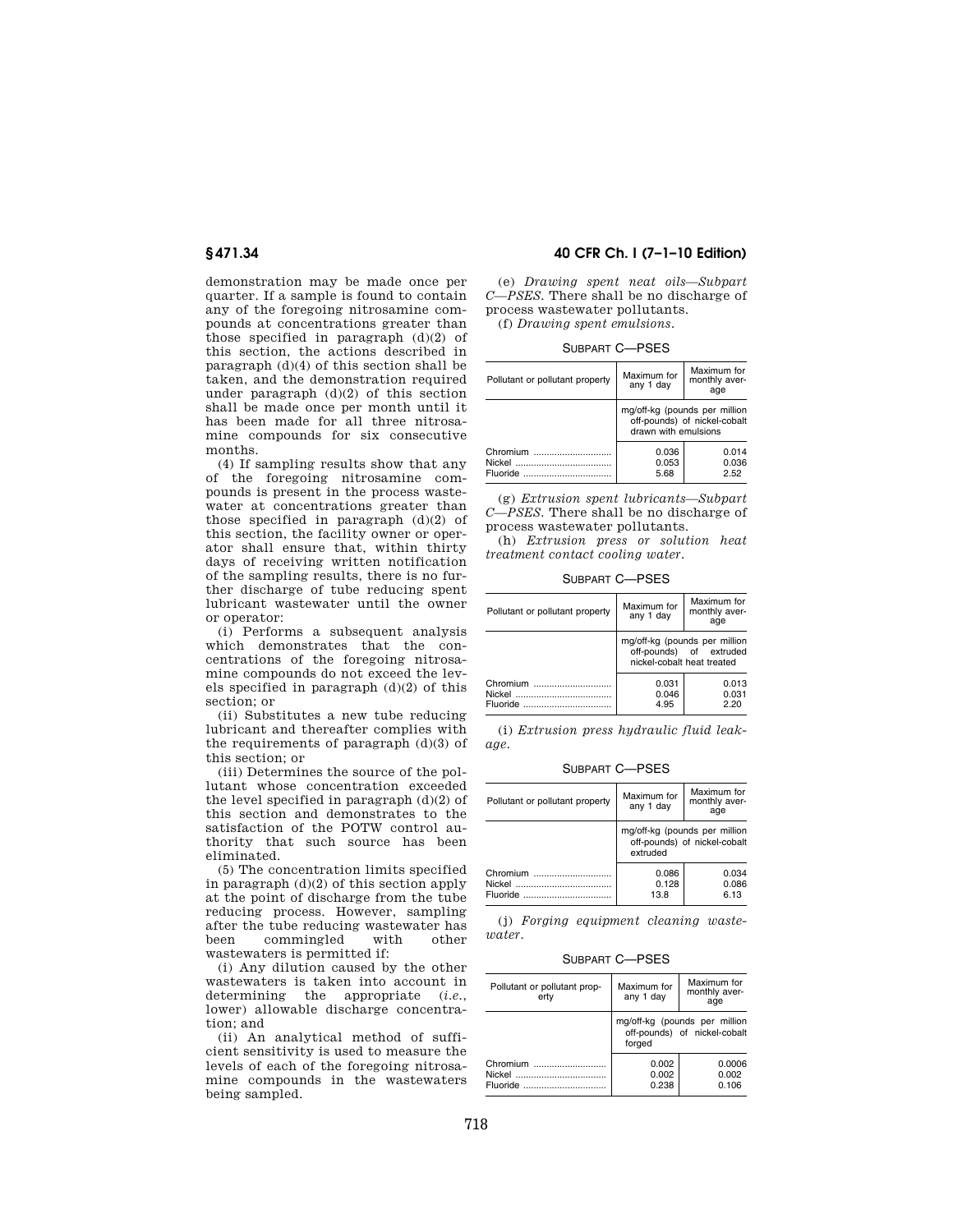# **Environmental Protection Agency § 471.34**

(k) *Forging contact cooling water.* 

### SUBPART C—PSES

| Pollutant or pollutant property | Maximum for<br>any 1 day                                                                    | Maximum for<br>monthly aver-<br>age |
|---------------------------------|---------------------------------------------------------------------------------------------|-------------------------------------|
|                                 | mg/off-kg (pounds per million<br>off-pounds) of forged nick-<br>el-cobalt cooled with water |                                     |
| Chromium                        | 0.018<br>0.026<br>2.82                                                                      | 0.007<br>0.018<br>1.25              |

(l) *Forging press hydraulic fluid leakage.* 

SUBPART C—PSES

| Pollutant or pollutant property | Maximum for<br>any 1 day                                                | Maximum for<br>monthly aver-<br>age |
|---------------------------------|-------------------------------------------------------------------------|-------------------------------------|
|                                 | mg/off-kg (pounds per million<br>off-pounds) of nickel-cobalt<br>forged |                                     |
| Chromium                        | 0.069                                                                   | 0.028                               |
|                                 | 0.103                                                                   | 0.069                               |
| Fluoride                        | 11.2                                                                    | 4 94                                |

(m) *Forging spent lubricants—Subpart C—PSES.* There shall be no discharge of process wastewater pollutants.

(n) *Stationary casting contact cooling water.* 

## SUBPART C—PSES

| Pollutant or pollutant property | Maximum for<br>any 1 day                                                                           | Maximum for<br>monthly aver-<br>age |
|---------------------------------|----------------------------------------------------------------------------------------------------|-------------------------------------|
|                                 | mg/off-kg (pounds per million<br>off-pounds) of nickel-cobalt<br>cast with stationary meth-<br>ods |                                     |
| Chromium                        | 0.448                                                                                              | 0.182                               |
| Nickel                          | 0.666                                                                                              | 0.448                               |
| Fluoride                        | 72.0                                                                                               | 32.0                                |

(o) *Vacuum melting steam condensate— Subpart C—PSES.* There shall be no allowance for the discharge of wastewater pollutants.

(p) *Metal powder production atomization wastewater.* 

## SUBPART C—PSES

| Pollutant or pollutant property | Maximum for<br>any 1 day                                                               | Maximum for<br>monthly aver-<br>age |
|---------------------------------|----------------------------------------------------------------------------------------|-------------------------------------|
|                                 | mg/off-kg (pounds per million<br>off-pounds) of nickel-cobalt<br>metal powder atomized |                                     |
| Chromium                        | 0.970<br>144<br>156                                                                    | 0.393<br>0.970<br>69 2              |

(q) *Annealing and solution heat treatment contact cooling water—Subpart C— PSES.* There shall be no allowance for the discharge of wastewater pollutants. (r) *Wet air pollution control scrubber* 

*blowdown.* 

SUBPART C—PSES

| Pollutant or pollutant property | Maximum for<br>any 1 day                                                | Maximum for<br>monthly aver-<br>age |
|---------------------------------|-------------------------------------------------------------------------|-------------------------------------|
|                                 | mg/off-kg (pounds per million<br>off-pounds) of nickel-cobalt<br>formed |                                     |
| Chromium<br>Nickel<br>Fluoride  | 0.300<br>0.446<br>48.2                                                  | 0.122<br>0.300<br>214               |

(s) *Surface treatment spent baths.* 

## SUBPART C—PSES

| Pollutant or pollutant property       | Maximum for<br>any 1 day                                                         | Maximum for<br>monthly aver-<br>age |
|---------------------------------------|----------------------------------------------------------------------------------|-------------------------------------|
|                                       | mg/off-kg (pounds per million<br>off-pounds) of nickel-cobalt<br>surface treated |                                     |
| Chromium<br>Fluoride <b>Executive</b> | 0.346<br>0.514<br>55.7                                                           | 0.141<br>0.346<br>247               |

(t) *Surface treatment rinse.* 

SUBPART C—PSES

| Pollutant or pollutant property | Maximum for<br>any 1 day                                                         | Maximum for<br>monthly aver-<br>age |
|---------------------------------|----------------------------------------------------------------------------------|-------------------------------------|
|                                 | mg/off-kg (pounds per million<br>off-pounds) of nickel-cobalt<br>surface treated |                                     |
| Chromium<br>Nickel<br>Fluoride  | 0.873<br>1.30<br>141                                                             | 0.354<br>0.873<br>62.3              |

(u) *Alkaline cleaning spent baths.*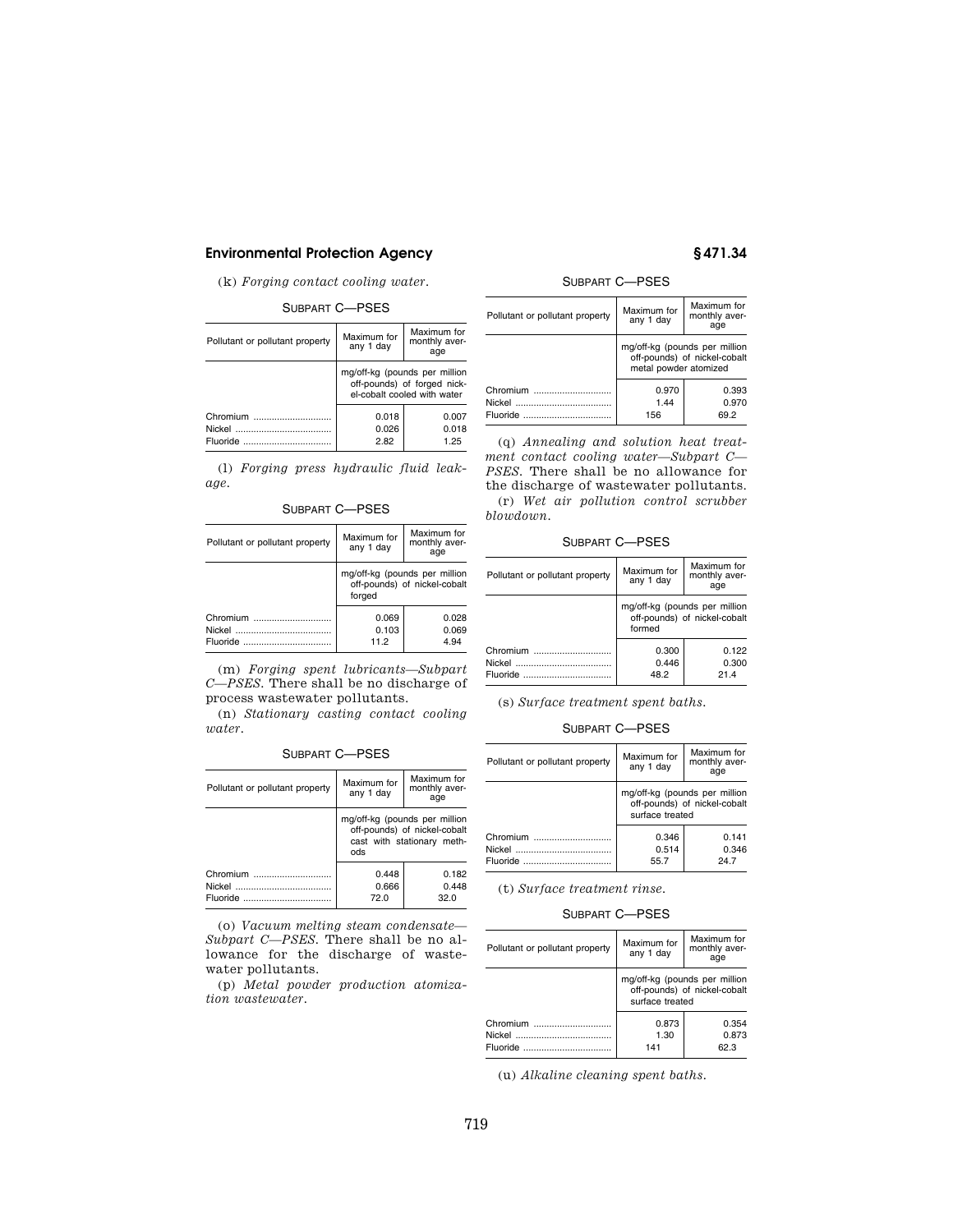# SUBPART C—PSES

| Pollutant or pollutant property | Maximum for<br>any 1 day                                                          | Maximum for<br>monthly aver-<br>age |
|---------------------------------|-----------------------------------------------------------------------------------|-------------------------------------|
|                                 | mg/off-kg (pounds per million<br>off-pounds) of nickel-cobalt<br>alkaline cleaned |                                     |
| Chromium                        | 0.013<br>0.019<br>2.02                                                            | 0.005<br>0.013<br>0.895             |

(v) *Alkaline cleaning rinse.* 

## SUBPART C—PSES

| Pollutant or pollutant property | Maximum for<br>any 1 day                                                          | Maximum for<br>monthly aver-<br>age |
|---------------------------------|-----------------------------------------------------------------------------------|-------------------------------------|
|                                 | mg/off-kg (pounds per million<br>off-pounds) of nickel-cobalt<br>alkaline cleaned |                                     |
| Chromium                        | 0.086<br>0.128                                                                    | 0.035<br>0.086                      |
|                                 | 13.9                                                                              | 6.15                                |

(w) *Molten salt rinse.* 

# SUBPART C—PSES

| Pollutant or pollutant property | Maximum for<br>any 1 day                                                                  | Maximum for<br>monthly aver-<br>age |
|---------------------------------|-------------------------------------------------------------------------------------------|-------------------------------------|
|                                 | mg/off-kg (pounds per million<br>off-pounds) of nickel-cobalt<br>treated with molten salt |                                     |
| Chromium                        | 0.312                                                                                     | 0.127                               |
| Nickel                          | 0.464                                                                                     | 0.312                               |
| Fluoride                        | 50.2                                                                                      | 22 B                                |

(x) *Ammonia rinse.* 

### SUBPART C—PSES

| Pollutant or pollutant property | Maximum for<br>any 1 day                                                                            | Maximum for<br>monthly aver-<br>age |
|---------------------------------|-----------------------------------------------------------------------------------------------------|-------------------------------------|
|                                 | mg/off-kg (pounds per million<br>off-pounds) of nickel-cobalt<br>treated with ammonia solu-<br>tion |                                     |
| Chromium                        | 0.006                                                                                               | 0.002                               |
|                                 | 0.008                                                                                               | 0.006                               |
| Fluoride                        | 0.881                                                                                               | 0.391                               |

(y) *Sawing or grinding spent emulsions.* 

# **§ 471.34 40 CFR Ch. I (7–1–10 Edition)**

# SUBPART C—PSES

| Pollutant or pollutant property | Maximum for<br>any 1 day                                                                           | Maximum for<br>monthly aver-<br>age |
|---------------------------------|----------------------------------------------------------------------------------------------------|-------------------------------------|
|                                 | mg/off-kg (pounds per million<br>off-pounds) of nickel-cobalt<br>sawed or ground with<br>emulsions |                                     |
| Chromium                        | 0.015                                                                                              | 0.006                               |
|                                 |                                                                                                    |                                     |
|                                 | 0.022                                                                                              | 0.015                               |
| Fluoride                        | 2.35                                                                                               | 1.04                                |

(z) *Sawing or grinding rinse.* 

# SUBPART C—PSES

| Pollutant or pollutant property | Maximum for<br>any 1 day                                                                | Maximum for<br>monthly aver-<br>age |
|---------------------------------|-----------------------------------------------------------------------------------------|-------------------------------------|
|                                 | mg/off-kg (pounds per million<br>off-pounds) of sawed or<br>ground nickel-cobalt rinsed |                                     |
| Chromium                        | 0.067                                                                                   | 0.027                               |
|                                 | 0.100                                                                                   | 0.067                               |
| Fluoride                        | 10.8                                                                                    | 4.78                                |

(aa) *Steam cleaning condensate.* 

# SUBPART C—PSES

| Pollutant or pollutant property | Maximum for<br>any 1 day                                                          | Maximum<br>for monthly<br>average |
|---------------------------------|-----------------------------------------------------------------------------------|-----------------------------------|
|                                 | mg/off-kg (pounds per mil-<br>lion off-pounds) of nickel-<br>cobalt steam cleaned |                                   |
|                                 |                                                                                   |                                   |
| Chromium                        | 0.011                                                                             | 0.005                             |
|                                 | 0.017                                                                             | 0.011                             |
|                                 | 1.79                                                                              | 0.795                             |

(bb) *Hydrostatic Tube Testing and Ultrasonic Testing Wastewater—Subpart C— PSES.* There shall be no allowance for the discharge of process wastewater pollutants.

(cc) *Degreasing Spent Solvents—Subpart C—PSES.* There shall be no discharge of process wastewater pollutants.

(dd) *Dye Penetrant Testing Wastewater.*